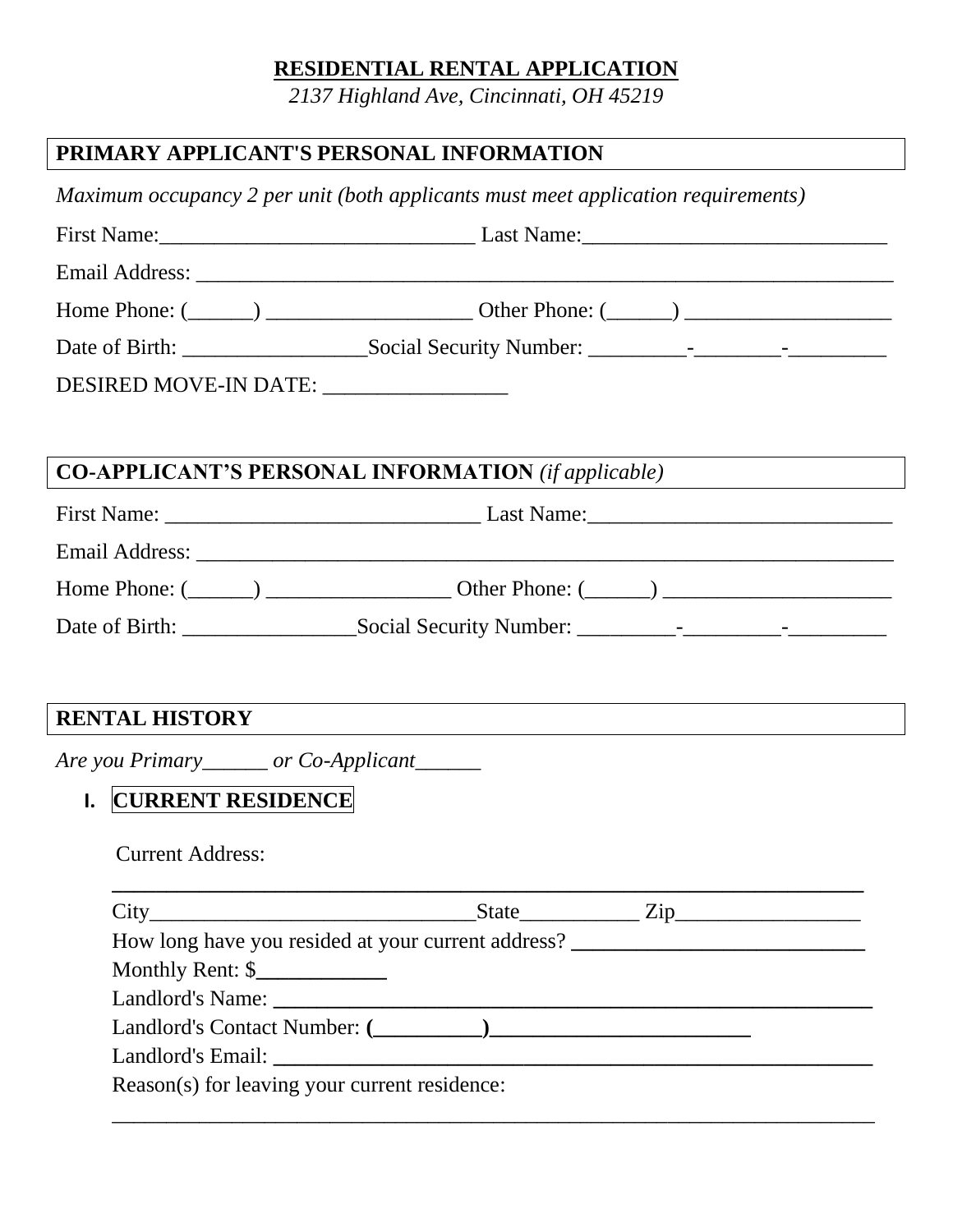## **II. PREVIOUS RESIDENCE** *(If at current residence less than 2 years)*

Previous Address:

|                                                    | $State$ $\qquad \qquad$ | $\mathsf{Zip}\_$ |  |
|----------------------------------------------------|-------------------------|------------------|--|
| How long did you resided at your previous address? |                         |                  |  |
| Monthly Rent: $\frac{\gamma}{\gamma}$              |                         |                  |  |
|                                                    |                         |                  |  |
|                                                    |                         |                  |  |
|                                                    |                         |                  |  |

| Has Primary or Co-applicant ever been evicted from a rental residence?                 |
|----------------------------------------------------------------------------------------|
| Yes No                                                                                 |
| Have Primary or Co-applicant missed two or more rental payments in the past 12 months? |
| Yes No                                                                                 |
| Have Primary or Co-applicant ever refused to pay rent when due?                        |
| Yes<br>- No                                                                            |

\_\_\_\_\_\_\_\_\_\_\_\_\_\_\_\_\_\_\_\_\_\_\_\_\_\_\_\_\_\_\_\_\_\_\_\_\_\_\_\_\_\_\_\_\_\_\_\_\_\_\_\_\_\_\_\_\_\_\_\_\_\_\_\_\_\_\_\_\_\_\_\_\_ \_\_\_\_\_\_\_\_\_\_\_\_\_\_\_\_\_\_\_\_\_\_\_\_\_\_\_\_\_\_\_\_\_\_\_\_\_\_\_\_\_\_\_\_\_\_\_\_\_\_\_\_\_\_\_\_\_\_\_\_\_\_\_\_\_\_\_\_\_\_\_\_\_

If you have answered YES to any of the above, please state your reasons and/or circumstances:

### **EMPLOYMENT DETAILS-**

*Are you Primary\_\_\_\_\_\_ or Co-Applicant\_\_\_\_\_\_*

## **Current Employment**

| Employment Status: [ ] Full-Time [ ] Part-time [ ] Student [ ] Unemployed [ ] Retired |  |
|---------------------------------------------------------------------------------------|--|
|                                                                                       |  |
|                                                                                       |  |
| Phone: $(\_\_)$                                                                       |  |
|                                                                                       |  |
|                                                                                       |  |
| Monthly Gross Income: $\frac{\gamma}{2}$                                              |  |
|                                                                                       |  |

#### **Other Sources of Income:**

\_\_\_\_\_\_\_\_\_\_\_\_\_\_\_\_\_\_\_\_\_\_\_\_\_\_\_\_\_\_\_\_\_\_\_\_\_\_\_\_\_\_\_ Monthly Amount: \$\_\_\_\_\_\_\_\_\_\_\_\_\_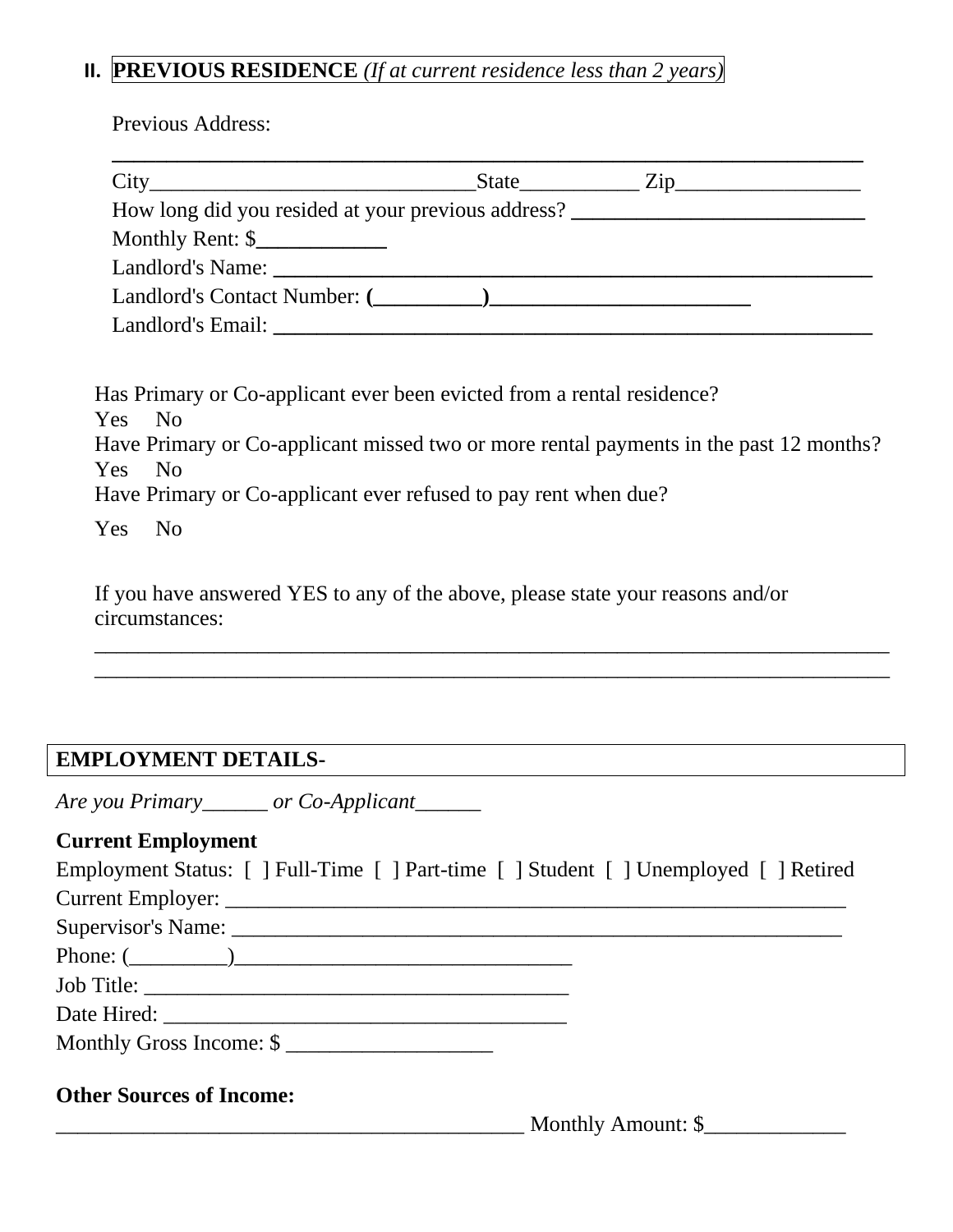# Previous Employment (If at current employer less than 5 years)

| Phone: $(\_\_)$                        |  |
|----------------------------------------|--|
|                                        |  |
|                                        |  |
|                                        |  |
|                                        |  |
|                                        |  |
| Phone: $(\_\_)$                        |  |
|                                        |  |
|                                        |  |
|                                        |  |
|                                        |  |
|                                        |  |
| PERSONAL REFERENCES (please provide 2) |  |
| Phone: $(\_\_)$                        |  |
| Email: $(\_\_)$                        |  |
|                                        |  |
| How long has this person known you?    |  |
|                                        |  |
|                                        |  |
|                                        |  |
|                                        |  |
|                                        |  |

How long has this person known you?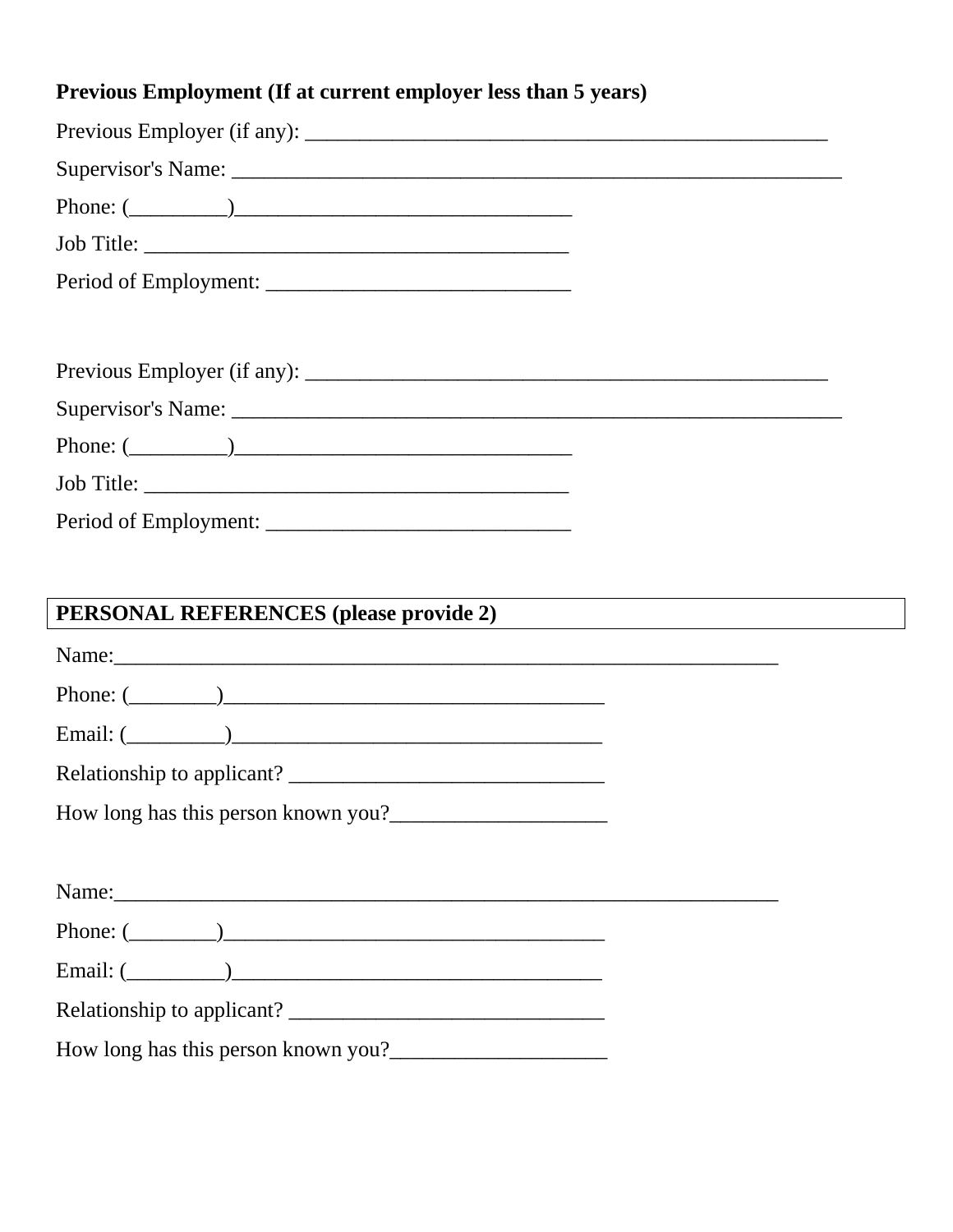## **CREDIT HISTORY AND BACKGROUND CHECK AUTHORIZATION**

Have you declared bankruptcy in the past seven (7) years? Yes No Do you consent to a credit check? Yes No Is there anything that we may find in our **credit** check that you would like to comment on? If Yes, please provide details:

\_\_\_\_\_\_\_\_\_\_\_\_\_\_\_\_\_\_\_\_\_\_\_\_\_\_\_\_\_\_\_\_\_\_\_\_\_\_\_\_\_\_\_\_\_\_\_\_\_\_\_\_\_\_\_\_\_\_\_\_\_\_\_\_\_\_\_\_\_\_\_\_\_\_\_\_\_ \_\_\_\_\_\_\_\_\_\_\_\_\_\_\_\_\_\_\_\_\_\_\_\_\_\_\_\_\_\_\_\_\_\_\_\_\_\_\_\_\_\_\_\_\_\_\_\_\_\_\_\_\_\_\_\_\_\_\_\_\_\_\_\_\_\_\_\_\_\_\_\_\_\_\_\_\_ \_\_\_\_\_\_\_\_\_\_\_\_\_\_\_\_\_\_\_\_\_\_\_\_\_\_\_\_\_\_\_\_\_\_\_\_\_\_\_\_\_\_\_\_\_\_\_\_\_\_\_\_\_\_\_\_\_\_\_\_\_\_\_\_\_\_\_\_\_\_\_\_\_\_\_\_\_ \_\_\_\_\_\_\_\_\_\_\_\_\_\_\_\_\_\_\_\_\_\_\_\_\_\_\_\_\_\_\_\_\_\_\_\_\_\_\_\_\_\_\_\_\_\_\_\_\_\_\_\_\_\_\_\_\_\_\_\_\_\_\_\_\_\_\_\_\_\_\_\_\_\_\_\_\_

#### **CRIMINAL BACKGROUND CHECK AUTHORIZATION**

Do you consent to a criminal check? Yes No Is there anything that we may find in our **criminal** check that you would like to comment on?

\_\_\_\_\_\_\_\_\_\_\_\_\_\_\_\_\_\_\_\_\_\_\_\_\_\_\_\_\_\_\_\_\_\_\_\_\_\_\_\_\_\_\_\_\_\_\_\_\_\_\_\_\_\_\_\_\_\_\_\_\_\_\_\_\_\_\_\_\_\_\_\_\_\_\_\_\_ \_\_\_\_\_\_\_\_\_\_\_\_\_\_\_\_\_\_\_\_\_\_\_\_\_\_\_\_\_\_\_\_\_\_\_\_\_\_\_\_\_\_\_\_\_\_\_\_\_\_\_\_\_\_\_\_\_\_\_\_\_\_\_\_\_\_\_\_\_\_\_\_\_\_\_\_\_ \_\_\_\_\_\_\_\_\_\_\_\_\_\_\_\_\_\_\_\_\_\_\_\_\_\_\_\_\_\_\_\_\_\_\_\_\_\_\_\_\_\_\_\_\_\_\_\_\_\_\_\_\_\_\_\_\_\_\_\_\_\_\_\_\_\_\_\_\_\_\_\_\_\_\_\_\_

I declare that the information I have provided is true and correct and contain no misrepresentations. If misrepresentations are found after a residential lease agreement is entered into between the Landlord and Applicant, the Landlord shall have the option to terminate the residential lease agreement and seek all available remedies.

The Applicant authorizes the Landlord to verify all references and facts, including but not limited to current and previous landlords, employers, and personal references. The Applicant understands that incomplete or incorrect information provided in the application may cause a delay in processing or may result in the denial of application.

| Applicant's Signature  | Date |
|------------------------|------|
| Co-Applicant Signature | Date |

#### **Please submit completed application to:**

Property Manager: Natasha Brown Email Address: [propertymanager@build2bless.com](mailto:propertymanger@build2bless.com) Phone: (513) 612-0222